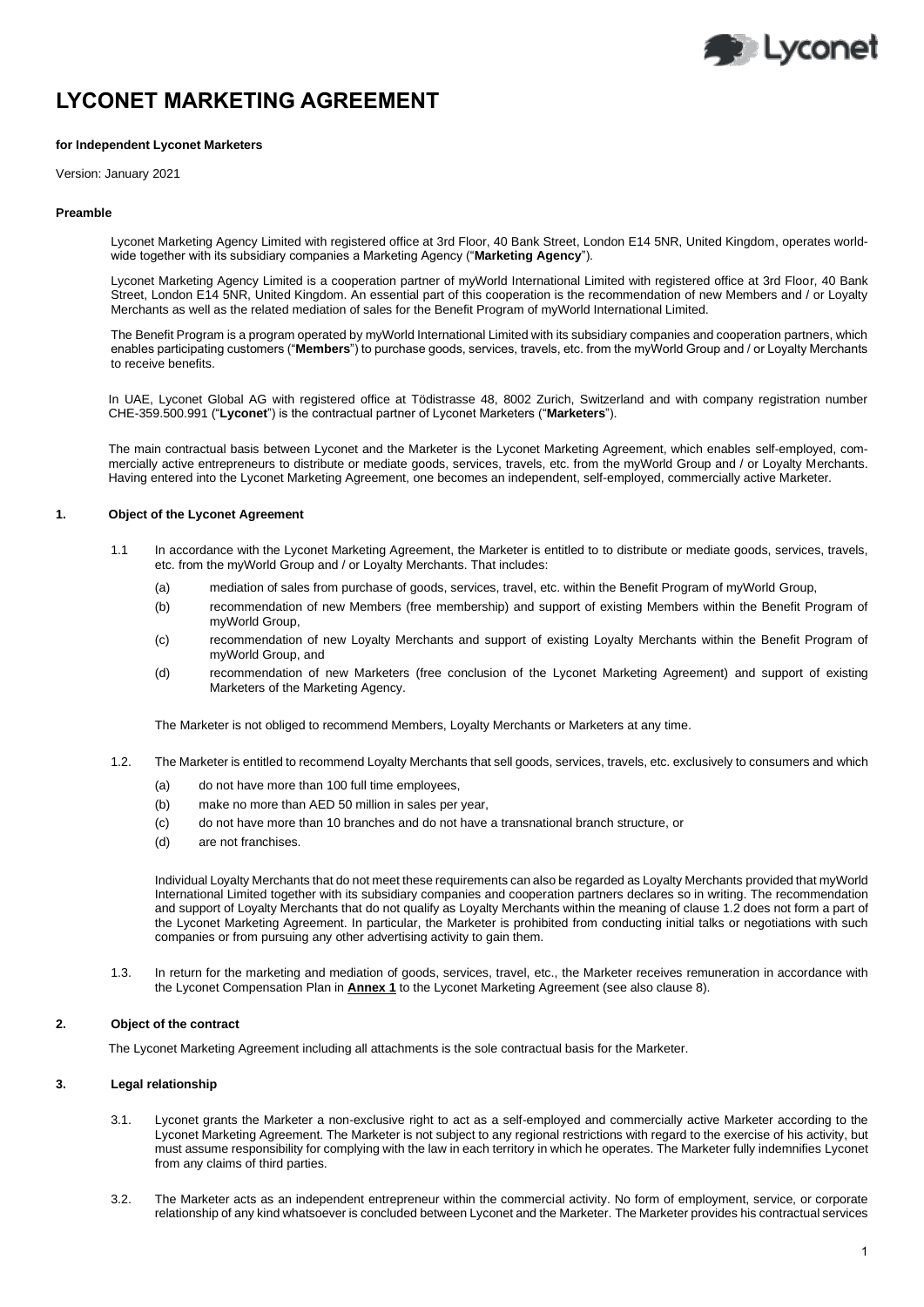

exclusively within the framework of an autonomous, independent activity that is legally independent of Lyconet and, in particular, the Marketer is not subject to instructions from Lyconet.

- 3.3. The Marketer is expressly prohibited from giving the impression that he is an employee, agent or representative of Lyconet or of any related company.
- 3.4. The Marketer is prohibited from representing Lyconet. In particular he is not authorised to conclude contracts or receive services on behalf of Lyconet. The Marketer is also prohibited from representing other group companies of the Lyconet or myWorld Group, their cooperation partners and Loyalty Merchants. Infringement of this clause will entitle Lyconet to terminate the Lyconet Marketing Agreement for good cause in accordance with clause 12.2.
- 3.5. Only one registration (i.e. one ID number) is permitted for each Marketer, whether a natural or legal person. The residential or business address (registered office) of the Marketer must be stated in the registration. Multiple registrations made to achieve unjustified advantages according to the Lyconet Compensation Plan in **Annex 1** entitle Lyconet to terminate the contractual relationship for good cause and to withdraw the advantages obtained in this way. In the case of multiple registrations, the last registered ID numbers will be deleted. Advantages according to the Lyconet Compensation Plan in **Annex 1**, which only resulted through multiple registrations, will be forfeited.

#### **4. Precondition for a Marketer's activity and remuneration**

- 4.1. The conclusion of the Lyconet Marketing Agreement requires natural persons to have reached the age of majority.
- 4.2. The Marketer must independently ensure that his commercial activity is duly registered and that he has the necessary regulatory approvals to practice his trade. He must ensure that all his personal obligations to pay taxes and other levies are met and hereby agrees to indemnify Lyconet, any company affiliated with Lyconet, the myWorld Group, its cooperation partners and Loyalty Merchants against any claims by third parties if they are not met.

# **5. Rights and obligations of the Marketer**

- 5.1. The Marketer is entitled to use third parties (e.g. assistance) to provide organisational support for his activities. The Marketer must ensure that the obligations of this Agreement are also met by such third parties.
- 5.2. The Marketer is required to make only such statements about Lyconet, any company affiliated with Lyconet, the myWorld Group, its cooperation partners and Loyalty Merchants that are in accordance with the official Lyconet documentation.
- 5.3. As soon as the Marketer becomes aware of a possible breach of the provisions of the Lyconet Marketing Agreement by another Marketer, he must notify Lyconet without delay.
- 5.4. If the Marketer intends to carry out chargeable events or otherwise offer chargeable services to third parties regarding the Benefit Program or the Marketing Agency, he must first obtain the consent of Lyconet in writing (email is sufficient).

# **6. Communication materials**

- 6.1. Lyconet provides the Marketer with the advertising and information material (documents, catalogues, presentations, etc.) ("**Communication Material**") required by the Marketer to carry out his activity under the Lyconet Marketing Agreement for download free of charge a[t www.lyconet.com](http://www.lyconet.com/) (log-in section).
- 6.2. The Marketer may use only the current version of the Communication Material authorised by Lyconet and made available at www.lyconet.com. Before using the Communication Material, the Marketer must check if it corresponds to the current version. Lyconet reserves the right to terminate the Lyconet Marketing Agreement for good cause, in accordance with clause 12.2, if the Marketer uses any unauthorised communication materials.
- 6.3. In the event of termination of the Lyconet Marketing Agreement, the Marketer will, if requested, destroy immediately any Communication Material made available to him and confirm its destruction to Lyconet in writing.
- 6.4. Publications and advertisements as well as the use of trademarks of Lyconet or companies affiliated with Lyconet, the myWorld Group, their cooperation partners and Loyalty Merchants, such as the company logo and the trademarks of Lyconet, myWorld, Child & Family Foundation, Greenfinity Foundation etc., are only permitted within the framework of the authorized Communication Material. This also applies for its use via internet, social media or other electronic media.
- 6.5. The Marketer shall indemnify Lyconet, companies affiliated with Lyconet, the myWorld group, their cooperation partners and Loyalty Merchants from claims of third parties that they assert against Lyconet, companies affiliated with Lyconet, the myWorld Group, their cooperation partners and Loyalty Merchants due to a culpable violation of their commercial property rights by the Marketer.

#### **7. Change or assignment of a Recommender**

7.1. Marketers without a Recommender have the right to be assigned a Recommender at any time if the Recommender give his explicit consent.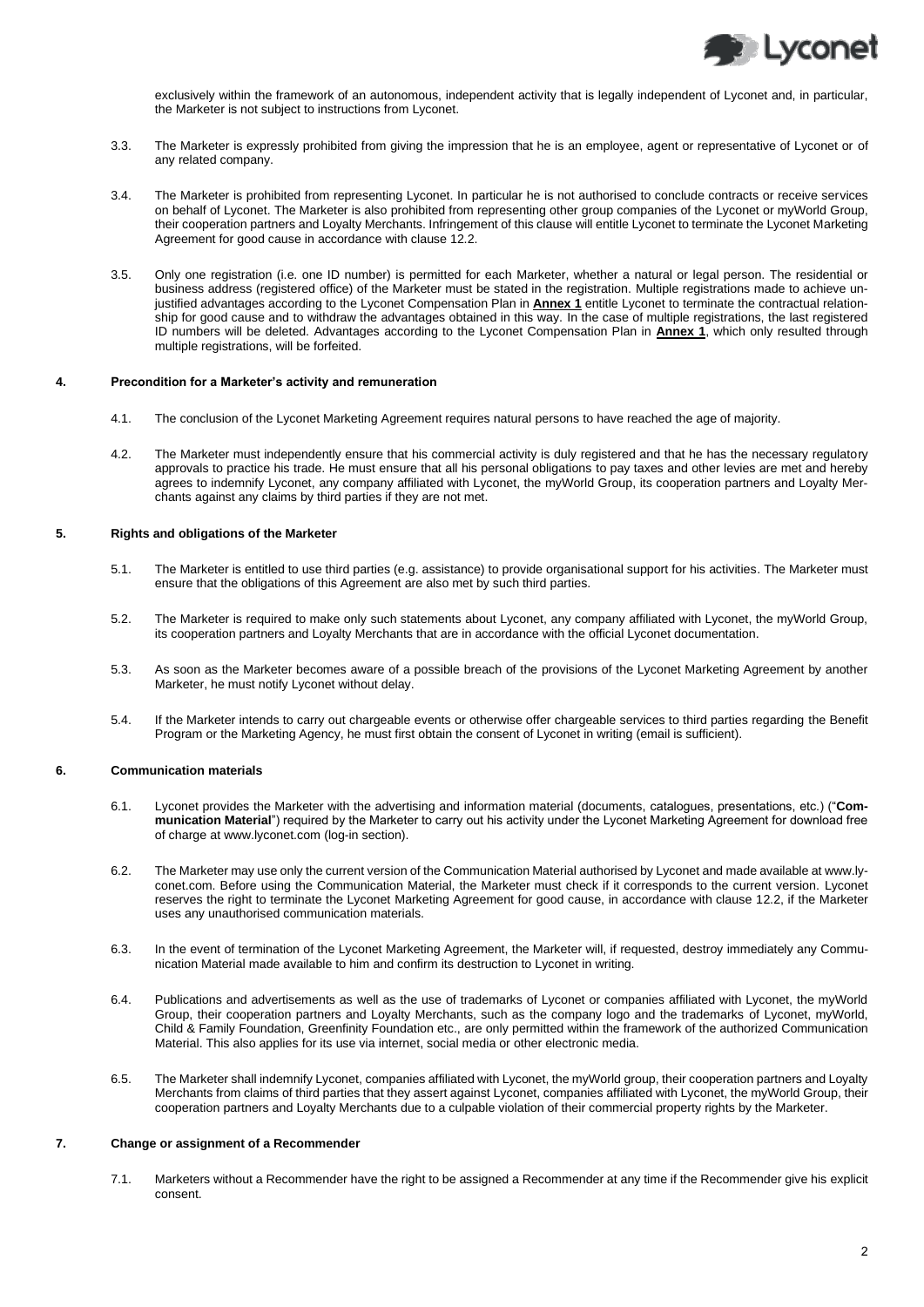

- 7.2. Marketers with a Recommender can make a change of Recommender if following requirements are met:
	- The Marketer has had the same Recommender for the last 6 months.
	- The Marketer was not in any Career Level according to the Lyconet Compensation Plan in **Annex 1** in the last 6 months.
	- The new Recommender give his explicit consent to the change.
- 7.3. As a result of the change of Recommender, the Marketer will lose his previously recommended Members and Marketers. However, the change of Recommender has no further effects for these previously recommended Members or Marketers themselves.
- 7.4. In the event of a termination of the Lyconet Marketing Agreement and a subsequent new registration within 6 months, the Marketer will automatically be assigned to the Recommender the Marketer had at the moment of termination.

#### **8. Remuneration**

- 8.1. The Marketer will be remunerated for marketing or mediation of goods, services, travels, etc. according to the Lyconet Compensation Plan in Annex 1. The Marketer has no claim against Lyconet for reimbursement for expenses incurred in the performance of his activity (e.g. travel, hotel, materials or personnel costs).
- 8.2. All payments are calculated monthly in accordance with the Lyconet Compensation Plan in **Annex 1**. Lyconet provides all relevant information for the remuneration to the Lyconet Compensation Plan in **Annex 1** to the Marketer via the log-in area at [www.ly](http://www.lyconet.com/)[conet.com](http://www.lyconet.com/)
- 8.3. The Marketer must review the credit advices immediately and make any objections in writing to Lyconet no later than one week after receipt of the invoice via [www.lyconet.com](http://www.lyconet.com/) Infringement of this obligation may entitle Lyconet to a claim for damages.
- 8.4. Entitlement to initial payment of the remuneration arises when the Marketer has 5 direct active Members according to the Lyconet Compensation Plan in **Annex 1**. A minimum amount according to the Lyconet Compensation Plan in **Annex 1** must be reached for the transfer to the Marketer's bank account to take place.

# **9. Secrecy and confidentiality**

- 9.1. The Marketer will maintain secrecy, even after the termination of the Lyconet Marketing Agreement, in respect of all business and commercial activity secrets of Lyconet that have been entrusted or made known to him by Lyconet during its activities.
- 9.2. Documents relating to internal business transactions entrusted to the Marketer must be returned to Lyconet immediately at its request after they have been duly used, but no later than on the termination of the Lyconet Marketing Agreement.
- 9.3. The Marketer will also impose these secrecy and confidentiality obligations on third parties according to clause 5.1.

# **10. Data protection**

- 10.1. To the extent necessary for the implementation of the Lyconet Marketing Agreement, in particular for the calculation of remuneration according to the Lyconet Compensation Plan in **Annex 1**, Lyconet, being responsible for data protection, collects, stores and processes personal or company-related data as well as data on activities of the Marketer.
- 10.2. All requests for information, changes, and deletion of data may be directed to Lyconet Global AG, Tödistrasse 48, 8002 Zurich, Switzerland, or by e-mail to international@lyconet.com. Further privacy provisions related to the use of the Lyconet website can be found in the Privacy Policy at www.lyconet.com.
- 10.3. Lyconet uses internationally recognised security technology to protect the Marketers' data against unauthorised access.
- 10.4. If the Marketer uses additional IT-supported services and Lyconet processes personal data entered by the Marketer in this connection, the parties will conclude a data-processing agreement.

# **11. Non-compete / non-solicitation agreement**

- 11.1. The Marketer will not, for any part of the duration of the Lyconet Marketing Agreement, directly or indirectly, or through any third parties, without the prior written consent of Lyconet, provide such services to a competitor providing services that are identical or similar to those of Lyconet or manage or participate in a rival company or otherwise support or advise it.
- 11.2. The activities of the Marketer in any competing undertaking already existing at the time of conclusion of the Lyconet Marketing Agreement and disclosed in writing (email) are excluded from the above non-compete agreement.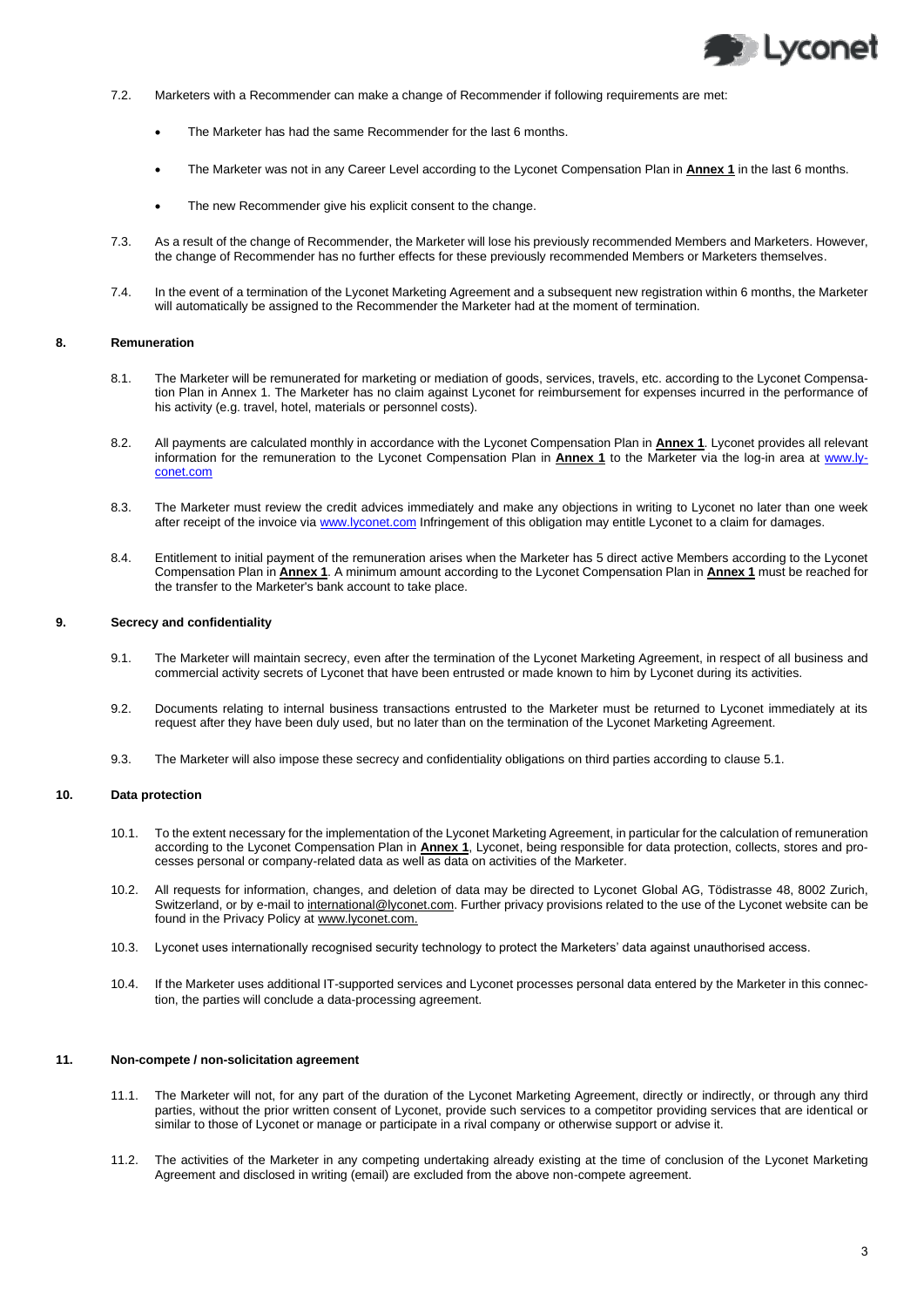

- 11.3. The Marketer will also refrain, during the term of the Lyconet Marketing Agreement, from soliciting Members, Loyalty Merchants or Marketers, or even attempting to do so.
- 11.4. If the above provisions of this clause are infringed by the Marketer or third parties according to clause 5.1, Lyconet will be entitled to demand desistance from the relevant acts. This will not affect the right of Lyconet to terminate the Lyconet Marketing Agreement for good cause and to claim damages.

# **12. Term and termination of the Lyconet Marketing Agreement**

- 12.1. The Lyconet Marketing Agreement is concluded for an indefinite term and may be terminated by both parties subject to a 30-day period of notice.
- 12.2. Both parties have the right to terminate the Lyconet Marketing Agreement at any time for a good cause without notice. A good cause for termination by Lyconet is present especially in the following cases:
	- (e) The Marketer deliberately makes false statements when concluding the Lyconet Marketing Agreement.
	- (f) The Marketer uses unauthorised Communication Material in breach of clause 6.2.
	- (g) The Marketer uses trademarks and logos of Lyconet and its affiliated companies in violation of clause 6.4.
	- (h) The Marketer infringes the prohibition on competition or non-solicitation under clause 11 or infringes his secrecy and confidentiality obligations under to clause 9.
	- (i) The Marketer repeatedly provides wrong advice about the Benefit Program or Lyconet. An indication of wrong advice is if an above-average number of contracts introduced by him (including Members, Marketers, or Loyalty Merchants) are contested regularly by the other party, revoked or terminated at the next possible date.
	- (j) The Marketer operates a commercial resale of vouchers of myWorld Group or its Loyalty Merchants.
	- (k) The Marketer holds a chargeable event without the written consent of Lyconet or offers third parties chargeable services regarding the Benefit Program or Lyconet.
	- (l) The Marketer has been convicted of an intentional criminal offense (i) committed against Lyconet or a company affiliated with Lyconet and / or (ii) in connection with the exercise of his activity under the Lyconet Marketing Agreement, (iii) which has a factual connection with the Marketer's activity according to the Lyconet Marketing Agreement (e.g. property crimes such as fraud) or (iv) which is so serious that Lyconet no longer cooperates due to the destruction of the necessary basis of trust or an imminent loss of reputation can be expected.
	- (m) The Marketer is repeatedly in arrears with the fulfilment of a contractual claim for payment.
	- (n) The financial situation of the Marketer deteriorates so significantly that his solvency can be called into question.
	- (o) In addition to the significant damage to the economic interests or the reputation of Lyconet or the Loyalty Merchant, the breach of essential contractual obligations is considered as a good cause.

A termination for good cause for a breach of contract as a rule requires the expiry of a specified deadline for remedial action or a previous unheeded warning. However, setting a deadline or warning is unnecessary if the infringement is so serious that Lyconet can no longer be reasonably expected to continue the Lyconet Marketing Agreement for that very reason.

- 12.3. Every declaration of termination must be in writing. The commencement of the period of notice is the date of receipt of the letter of termination.
- 12.4. Participation by a Marketer in the Benefit Program remains unaffected by the termination of this Lyconet Agreement.

# **13. Effects of the termination**

- 13.1. The remuneration already paid will remain with the Marketer. In addition, the Marketer will be entitled to disbursements of remuneration for which all conditions under the Lyconet Compensation Plan in **Annex 1** have already been met at the time of termination. Further claims of the Marketer against Lyconet are excluded, subject to mandatory legal claims.
- 13.2. Unless otherwise agreed, payments made by the Marketer (e.g. for services or voucher orders) will not be refunded. Expenses of the Marketer will not be refunded.

# **14. Liability**

- 14.1. Lyconet is liable for damages resulting from injury to life, limb, or health that are based on a wilful or negligent breach of duty by Lyconet. Lyconet is also fully liable for other damages that are based on an intentional or grossly negligent breach of duty by Lyconet.
- 14.2. For damages due to simple negligent infringement of such obligations as are fundamental for the proper and regular performance of the contract and on the fulfilment of which the Marketer may accordingly rely and does rely (primary obligations), Lyconet is only partially liable for typical and foreseeable damage.
- 14.3. Other claims for damages are excluded, subject to clause 14.5. This applies if Lyconet is not at fault.
- 14.4. If the liability of Lyconet is limited or excluded, the limitations or exclusions also apply to the personal liability of the employees, legal representatives, and vicarious agents of Lyconet.